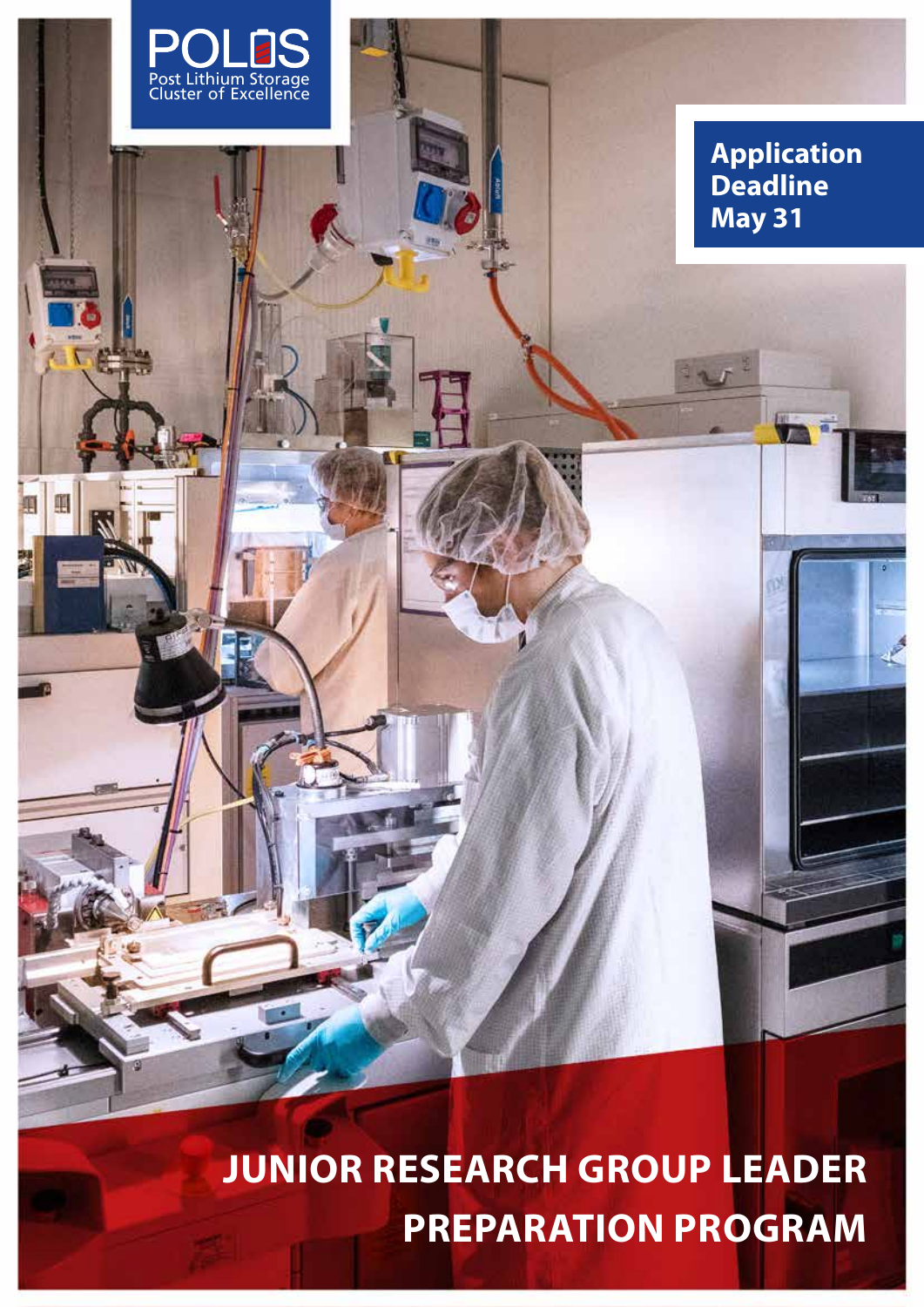# **CALL FOR APPLICATIONS**

Early career researchers who work on post-lithium batteries or related topics and who look for a stimulating and excellent environment to pursue their research ideas are invited to apply now for one of two available positions in the POLiS Junior Research Group Application Program (JuRaGAP).

### **What is the JRGL Preparation Program?**

The POLiS JuRaAGAP provides early career researchers with the opportunity to raise funding for and establish a third-party funded junior research group in the Cluster. Participants spend two years as a postdoc at one of the partner universities (Ulm University, KIT, JLU Gießen) while preparing the proposal for their junior research group.

Funding includes the position of the participant, a budget for supplies and travel, and initial funding for small investments. Participants are expected to complete an application for a high-profile junior research group through programs such as Emmy Noether, European Research Council Starting Grant, German Federal Ministry of Research (BMBF) or similar. The program provides all participants with individual support in their career development as well as in preparing their proposal.

#### **Who can apply?**

Candidates who apply for a position in the POLiS JuRaAGAP must have

- completed their doctorate/PhD, allowing sufficient time to apply for a specific JRGL program (Emmy Noether, ERC starting grant etc.).
- a promising research idea in the research field of POLiS
- a strong scientific record of achievement (measured in relation to their career level), including publications in peer-reviewed international scientific journals, that qualifies them for a leadership position
- a proven track record of international research experience
- willingness to take on responsibility and develop their skills and personality as a researcher
- analytical and project management skills
- excellent communication and language skills in English and a highly cooperative working style

Preference is given to candidates who have no affiliation with any of the participating organizations in POLiS.

# **About POLiS**

The Cluster of Excellence POLiS investigates new battery materials and technology concepts for efficient and sustainable storage of electrical energy that no longer require the use of lithium. The Cluster aims at developing electrode materials and electrolytes that enable powerful and sustainable systems based on Na, Mg, Zn, Ca, Al, and Cl ions. POLiS is a joint project of Ulm University and Karlsruhe Institute of Technology with the associated partners Justus Liebig University Gießen and ZSW Ulm.